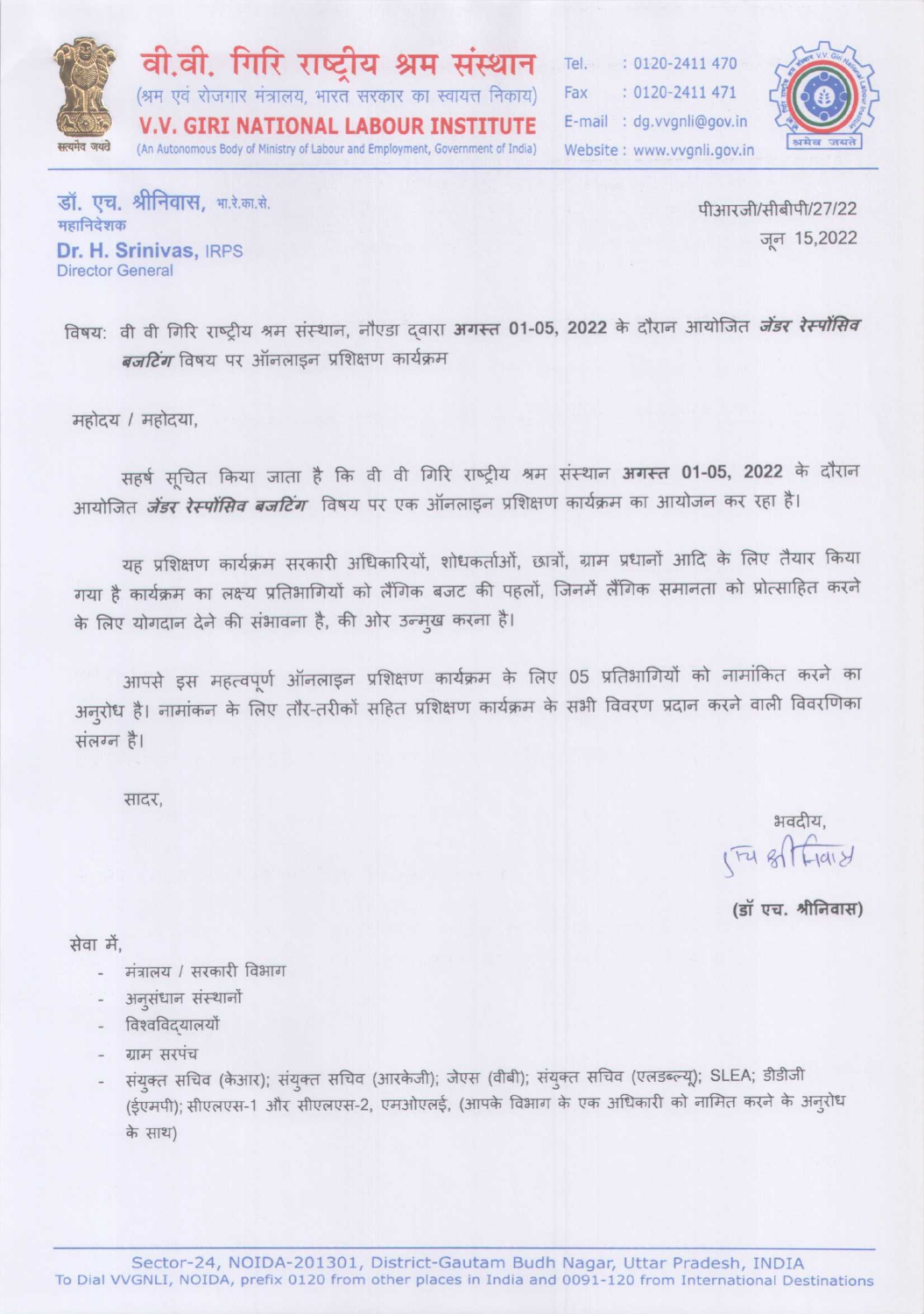

वी.वी. गिरि राष्टीय श्रम संस्थान (श्रम एवं रोजगार मंत्रालय, भारत सरकार का स्वायत्त निकाय) **V.V. GIRI NATIONAL LABOUR INSTITUTE** (An Autonomous Body of Ministry of Labour and Employment, Government of India)

Tel.  $: 0120 - 2411470$ Fax  $: 0120 - 2411471$ E-mail: dg.vvgnli@gov.in Website: www.yvanli.gov.in



डॉ. एच. श्रीनिवास. भा.रे.का.से. महानिदेशक Dr. H. Srinivas, IRPS Director General

No. PRG/CBP/27/22 June 15, 2022

#### Online Training Programme on Gender Responsive Budgeting from Subject: August 01-05, 2022

Dear Sir/Madam.

We are glad to inform you that the V. V. Giri National Labour Institute would be organising an Online Training Programme on Gender Responsive Budgeting from August 01-05, 2022

This training programme has been designed for Government Officials, Researchers, Students, Village heads etc. The aim of the programme is to orient the participants about gender budget initiatives which have the potential of contributing to the promotion of gender equality.

I request you to nominate 05 participants for this important online training programme. Brochure providing all the details of the training programme, including the modalities for nominations is attached.

We look forward to your positive response in this regard.

With kind regards,

Yours sincerely,

(Dr. H. Srinivas)

To.

- Ministries/Government Departments
- **Research Institutions**
- Universities
- Village Sarpanch
- JS (KR); JS(RKG); JS(VB); JS(LW); SLEA; DDG (Emp); CLS-1 and CLS-2, MoLE (with the request to nominate one official of your department)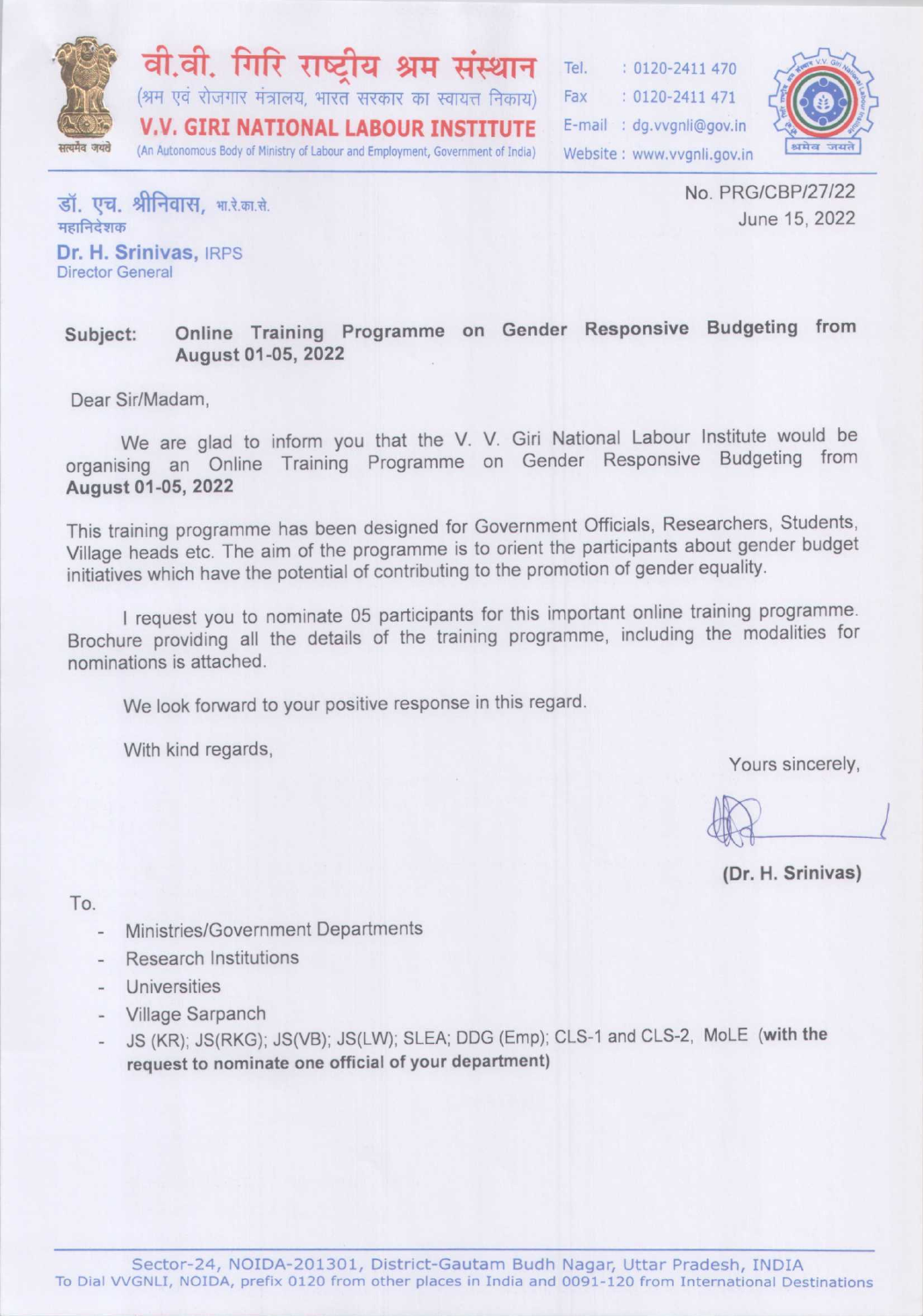# **Online Training Programme on Gender Responsive Budgeting**

**August 01-05, 2022**



 **V.V. Giri National Labour Institute Sector 24, NOIDA Distt. Gautam Budh Nagar Uttar Pradesh – 201 301**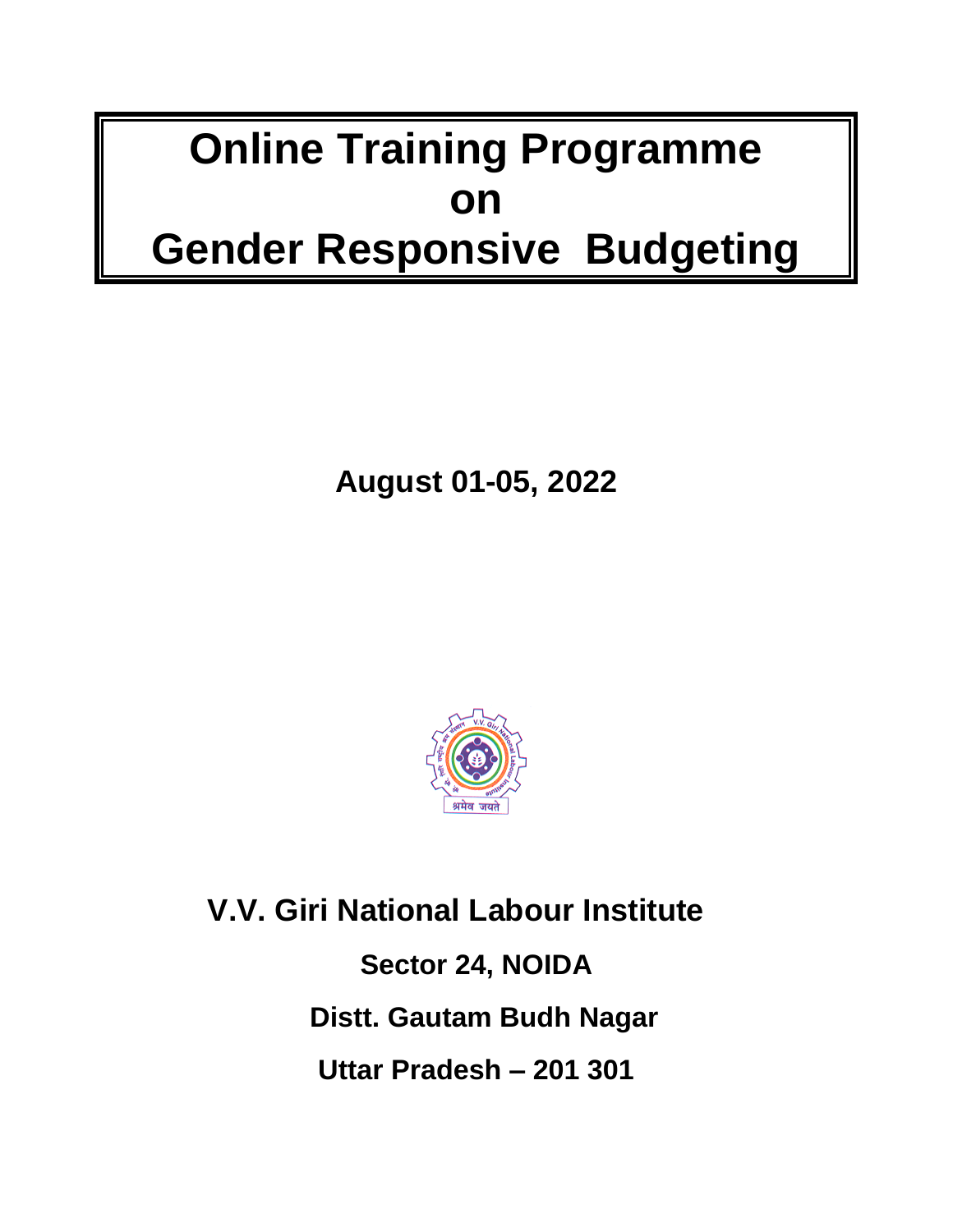# **AIM**

The programme aims to orient the participants about gender budget initiatives which have the potential of contributing to the promotion of gender equality.

### **OBJECTIVES**:

- To discuss gender issues in Labour
- To identify gender budgeting initiatives of government of India
- To discuss concepts, tools and methods of gender budgeting
- To discuss the Importance of Gender Budgeting and women empowerment.

# **COURSE PROFILE**

Gender concept, Gender Issues, Case Studies & Gender –Natural Policies, Gender **Budgeting** 

# **TRAINING DELIVERY AND METHODOLOGY**

- This training will be delivered in an online mode. The training will primarily make use of lectures, case studies and experience sharing. It will also include group discussions and thus be participative in nature.
- Participants should have access to internet and computer with audio-visual **facilities**

#### **PARTICIPATION**

- Government Officials, Researchers, Students and Village Heads etc.
- Participants should have working knowledge of English/Hindi

#### **DATE**

- This programme is scheduled for August 01-05, 2022.
- Online lectures and discussions will be held from 10:30 am to 04:30 pm.

#### **NOMINATION AND ENROLMENT**

- The nominations of those interested in participating in this training, can be sent either through organisations or individually.
- Please fill in the linked registration form and submit it. Without registration form, nomination will not be considered.

[https://docs.google.com/forms/d/e/1FAIpQLSfrv2gp5ivCHgnnYNl6Ys\\_0HkGxOO](https://docs.google.com/forms/d/e/1FAIpQLSfrv2gp5ivCHgnnYNl6Ys_0HkGxOO6StQ690yYM-OCFSydqwQ/viewform?usp=sf_link) [6StQ690yYM-OCFSydqwQ/viewform?usp=sf\\_link](https://docs.google.com/forms/d/e/1FAIpQLSfrv2gp5ivCHgnnYNl6Ys_0HkGxOO6StQ690yYM-OCFSydqwQ/viewform?usp=sf_link)